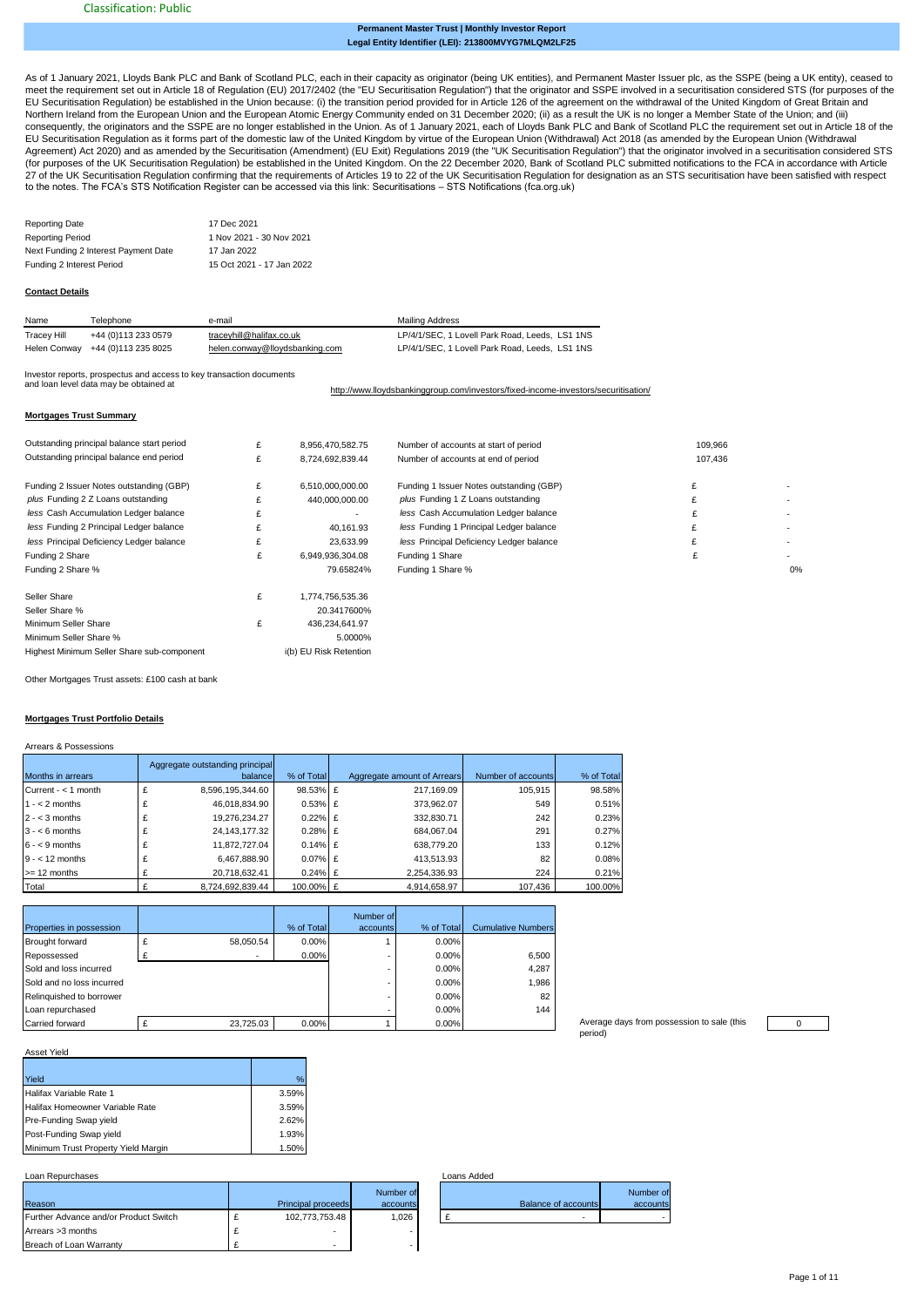|       |                |      | Permanent Master Trust   Monthly Investor Report |
|-------|----------------|------|--------------------------------------------------|
| Total | 102.773.753.48 | ,026 |                                                  |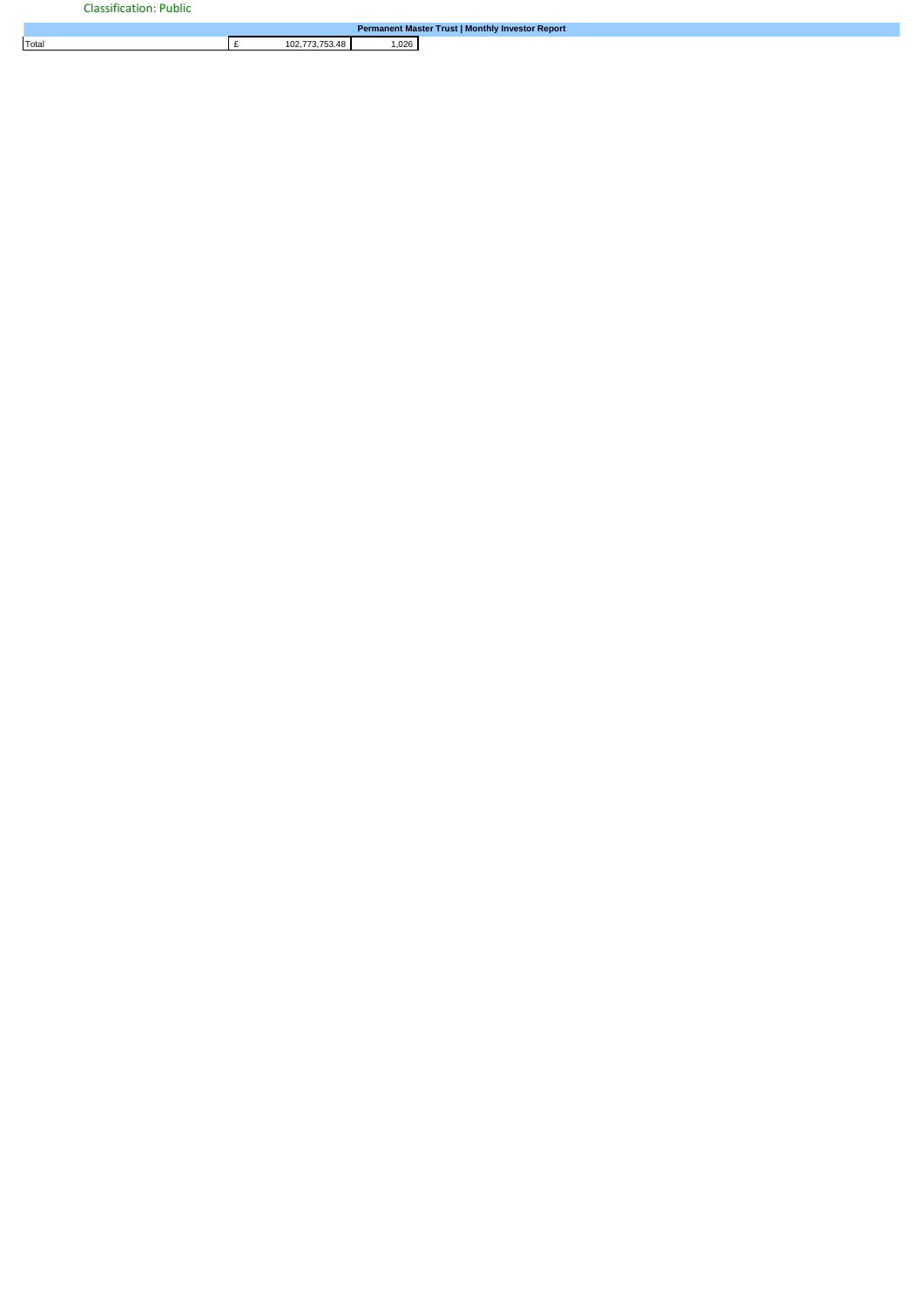# **Permanent Master Trust | Monthly Investor Report**

| <b>Principal Payment Rate</b> |                |            |            |            |  |  |  |  |  |  |
|-------------------------------|----------------|------------|------------|------------|--|--|--|--|--|--|
|                               | <b>Monthly</b> | 1-month    | 3-month    | 12-month   |  |  |  |  |  |  |
| <b>Month</b>                  | <b>PPR</b>     | annualised | annualised | annualised |  |  |  |  |  |  |
| Nov 2021                      | 2.59%          | 27.02%     | 24.69%     | 24.84%     |  |  |  |  |  |  |
| Oct 2021                      | 2.10%          | 22.49%     | 23.32%     | 24.00%     |  |  |  |  |  |  |
| Sep 2021                      | 2.32%          | 24.55%     | 24.57%     | 24.01%     |  |  |  |  |  |  |

| Range of LTV ratios at<br>origination | Aggregate outstanding principal<br>balancel | % of Total | Number of<br>accounts    | % of Total               |                               |        |
|---------------------------------------|---------------------------------------------|------------|--------------------------|--------------------------|-------------------------------|--------|
| $0\% - 25\%$                          | 130,995,001.70                              | 1.50%      | 4,117                    | 3.83%                    |                               |        |
| $25\% - 50\%$                         | 864.377.784.02                              | 9.91%      | 16.874                   | 15.71%                   |                               |        |
| $50\% - 75\%$                         | 3,014,521,327.82                            | 34.55%     | 37.162                   | 34.59%                   |                               |        |
| 75% - <80%                            | 1,005,444,793.55                            | 11.52%     | 9,628                    | 8.96%                    |                               |        |
| $80\% - 85\%$                         | 953.787.663.17                              | 10.93%     | 8.462                    | 7.88%                    |                               |        |
| $85\% - 90\%$                         | 1,160,995,696.49                            | 13.31%     | 10,832                   | 10.08%                   |                               |        |
| $90\% - $95\%$                        | 1,120,274,171.60                            | 12.84%     | 12,027                   | 11.19%                   |                               |        |
| $95\% - <100\%$                       | 474.296.401.09                              | 5.44%      | 8,334                    | 7.76%                    | Maximum Original LTV          | 97.00% |
| $>=100%$                              | $\overline{\phantom{a}}$                    |            | $\overline{\phantom{a}}$ | $\overline{\phantom{a}}$ | Minimum Original LTV          | 1.11%  |
| Total                                 | 8,724,692,839.44                            | 100.00%    | 107.436                  | 100.00%                  | Weighted average Original LTV | 73.13% |

| Range of LTV ratios at end | Aggregate outstanding principal | % of Total | Number of | % of Total |
|----------------------------|---------------------------------|------------|-----------|------------|
| of reporting period        | balancel                        |            | accounts  |            |
| $0\% - 25\%$               | 1,619,507,153.44                | 18.56%     | 53.679    | 49.96%     |
| $25\% - 50\%$              | 3.406.975.061.69                | 39.05%     | 32.223    | 29.99%     |
| $50\% - 55\%$              | 3,354,629,746.83                | 38.45%     | 19.986    | 18.60%     |
| 75% - <80%                 | 259.965.721.48                  | 2.98%      | 1.188     | 1.11%      |
| $80\% - 85\%$              | 74,048,635.04                   | 0.85%      | 313       | 0.29%      |
| $85\% - 90\%$              | 8.802.515.53                    | 0.10%      | 41        | 0.04%      |
| $90\% - 95\%$              | 522.780.24                      | 0.01%      |           | 0.00%      |
| $95\% - 100\%$             | 102.748.37                      | $0.00\%$   |           | 0.00%      |
| $>=100%$                   | 138.476.82                      | $0.00\%$   |           | 0.00%      |
| Total                      | 8.724.692.839.44                | 100.00%    | 107.436   | 100.00%    |

| Range of outstanding      |   | Aggregate outstanding principal |            | Number of |            |
|---------------------------|---|---------------------------------|------------|-----------|------------|
| balances at end of period |   | balance                         | % of Total | accounts  | % of Total |
| $£0 - < £25,000$          | £ | 344,479,434.70                  | 3.95%      | 30,581    | 28.46%     |
| £25,000 - < $£50,000$     |   | 796,432,455.37                  | 9.13%      | 21,643    | 20.15%     |
| $£50,000 - < £75,000$     |   | 861,624,604.63                  | 9.88%      | 14,016    | 13.05%     |
| $£75,000 - < £100,000$    |   | 824,603,255.06                  | 9.45%      | 9,483     | 8.83%      |
| £100,000 - <£125,000      | £ | 828,149,598.57                  | 9.49%      | 7,392     | 6.88%      |
| £125,000 - <£150,000      | £ | 799,171,569.46                  | 9.16%      | 5,827     | 5.42%      |
| £150,000 - <£175,000      | £ | 731,337,866.39                  | 8.38%      | 4,519     | 4.21%      |
| £175,000 - <£200,000      | £ | 627,739,638.50                  | 7.19%      | 3,363     | 3.13%      |
| £200,000 - <£225,000      | £ | 545,269,728.06                  | 6.25%      | 2,577     | 2.40%      |
| £225,000 - <£250,000      | £ | 498,526,153.18                  | 5.71%      | 2,103     | 1.96%      |
| £250,000 - <£275,000      | £ | 448,944,853.85                  | 5.15%      | 1,715     | 1.60%      |
| £275,000 - <£300,000      |   | 362,239,739.12                  | 4.15%      | 1,262     | 1.17%      |
| $£300,000 - < £350,000$   | £ | 509,264,297.97                  | 5.84%      | 1,580     | 1.47%      |
| £350,000 - <£400,000      | £ | 310,279,593.86                  | 3.56%      | 839       | 0.78%      |
| £400,000 - <£450,000      | £ | 138,616,441.17                  | 1.59%      | 328       | 0.31%      |
| £450,000 - <£500,000      | £ | 96,928,309.00                   | 1.11%      | 206       | 0.19%      |
| $>=E500,000$              |   | 1,085,300.55                    | 0.00%      |           | 0.00%      |
| Total                     | £ | 8,724,692,839.44                | 99.99%     | 107,436   | 100.00%    |

| Region                 |   | Aggregate outstanding principal<br>balancel | % of Total | Number of<br>accounts | % of Total |
|------------------------|---|---------------------------------------------|------------|-----------------------|------------|
| <b>Unknown</b>         | £ | 52,594,495.14                               | 0.60%      | 274                   | 0.26%      |
| North East             | £ | 313,397,210.03                              | 3.59%      | 5,721                 | 5.33%      |
| North West             | £ | 843,734,045.35                              | 9.67%      | 13,915                | 12.95%     |
| Yorkshire & The Humber | £ | 731,765,000.70                              | 8.39%      | 12,947                | 12.05%     |
| East Midlands          | £ | 566.477.347.18                              | 6.49%      | 8.125                 | 7.56%      |
| West Midlands          | £ | 738.794.528.07                              | 8.47%      | 10,918                | 10.16%     |
| East of England        | £ | 984,339,790.22                              | 11.28%     | 9,253                 | 8.61%      |
| London                 | £ | 1,600,350,764.70                            | 18.34%     | 12,244                | 11.40%     |
| South East             | £ | 1,480,539,617.74                            | 16.97%     | 12,742                | 11.86%     |
| South West             | £ | 696,396,401.91                              | 7.98%      | 7,345                 | 6.84%      |
| Wales                  | £ | 309,855,459.09                              | 3.55%      | 4,907                 | 4.57%      |
| Scotland               | £ | 406.448.179.31                              | 4.66%      | 9,045                 | 8.42%      |
| Total                  | £ | 8,724,692,839.44                            | 100.00%    | 107,436               | 100.00%    |

|                     |   | Aggregate outstanding principal |            | Number of |            |
|---------------------|---|---------------------------------|------------|-----------|------------|
| Property type       |   | balancel                        | % of Total | accounts  | % of Total |
| Detached house      | £ | 2,157,343,284.66                | 24.73%     | 18.280    | 17.01%     |
| Semi-detached house | £ | 2,635,480,385.61                | 30.21%     | 35,402    | 32.95%     |
| Terraced house      | £ | 2,470,266,609.82                | 28.31%     | 37,217    | 34.64%     |
| Flat or maisonette  | £ | 1,149,986,227.52                | 13.18%     | 13.306    | 12.39%     |
| Bungalow            | £ | 309,868,048.56                  | 3.55%      | 3.205     | 2.98%      |
| Unknown             |   | 1.748.283.27                    | 0.02%      | 26        | 0.02%      |
| Total               |   | 8.724.692.839.44                | 100.00%    | 107,436   | 100.00%    |

| Maximum Original LTV           | 97.00% |
|--------------------------------|--------|
| Minimum Original LTV           | 1.11%  |
| Weighted average Original I TV | 73 13% |

| Maximum Current LTV          | 102.20%   |
|------------------------------|-----------|
| Minimum Current LTV          | $-11.58%$ |
| Weighted average Current LTV | 44.79%    |

| Maximum current balance £          | 562,498.76 |
|------------------------------------|------------|
| Minimum current balance -£         | 13,276.15  |
| Average current balance £          | 81.208.28  |
| Weighted average current balance £ | 165.122.49 |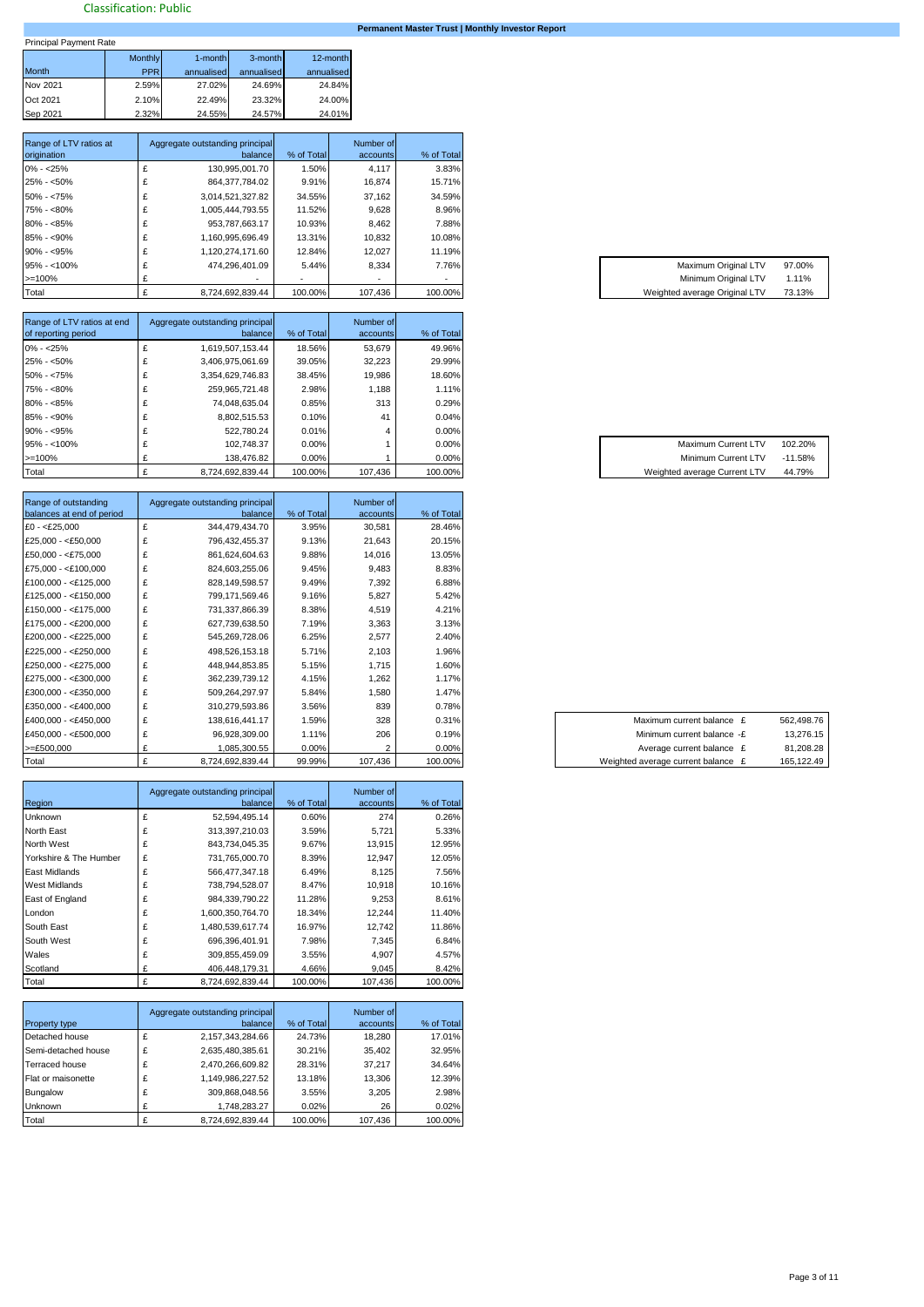# **Permanent Master Trust | Monthly Investor Report**

|                     | Aggregate outstanding principal |            | Number of |            |
|---------------------|---------------------------------|------------|-----------|------------|
| Seasoning in months | balance                         | % of Total | accounts  | % of Total |
| $0 - 24$            |                                 | 0.00%      |           | 0.00%      |
| $24 - 36$           | 1,681,536,681.02                | 19.27%     | 10,606    | 9.87%      |
| $36 - 48$           | 2,128,556,873.32                | 24.40%     | 14,165    | 13.18%     |
| $48 - 60$           | 8,862,462.15                    | 0.10%      | 74        | 0.07%      |
| $60 - 72$           | 8,104,024.71                    | 0.09%      | 42        | 0.04%      |
| $72 - 84$           | 5,048,973.69                    | $0.06\%$   | 28        | 0.03%      |
| $84 - 96$           | 8,371,579.93                    | 0.10%      | 61        | 0.06%      |
| $96 - 108$          | 4,744,278.28                    | 0.05%      | 43        | 0.04%      |
| $108 - 120$         | 8,431,849.33                    | 0.10%      | 100       | 0.09%      |
| $>=120$             | 4.871.036.117.01                | 55.83%     | 82,317    | 76.62%     |
| Total               | 8,724,692,839.44                | 100.00%    | 107,436   | 100.00%    |

| Years to maturity | Aggregate outstanding principal<br>balancel | % of Total | Number of<br>accounts | % of Total |
|-------------------|---------------------------------------------|------------|-----------------------|------------|
| < 5               | 942,435,284.28                              | 10.80%     | 26.157                | 24.35%     |
| $5 - 10$          | 2,244,517,696.25                            | 25.73%     | 36,558                | 34.03%     |
| $10 - 15$         | 1,837,619,199.60                            | 21.06%     | 20,300                | 18.89%     |
| $15 - 20$         | 1,120,609,938.10                            | 12.84%     | 10.163                | 9.46%      |
| $20 - 25$         | 1,039,595,430.02                            | 11.92%     | 6,222                 | 5.79%      |
| $25 - 30$         | 904,078,474.19                              | 10.36%     | 4,747                 | 4.42%      |
| $>=30$            | 635.836.817.00                              | 7.29%      | 3,289                 | 3.06%      |
| Total             | 8,724,692,839.44                            | 100.00%    | 107,436               | 100.00%    |

|                 | Aggregate outstanding principal |            | Number of |            |
|-----------------|---------------------------------|------------|-----------|------------|
| Use of proceeds | balancel                        | % of Total | accounts  | % of Total |
| Purchase        | 6,038,379,819.78                | 69.21%     | 75.461    | 70.24%     |
| Remortgage      | 2.686.313.019.66                | 30.79%     | 31.975    | 29.76%     |
| Total           | 8.724.692.839.44                | 100.00%    | 107.436   | 100.00%    |

| <b>Repayment terms</b> | Aggregate outstanding principal<br>balancel |                  | % of Total | Number of<br>accounts | % of Total |
|------------------------|---------------------------------------------|------------------|------------|-----------------------|------------|
|                        |                                             |                  |            |                       |            |
| Repayment              |                                             | 5,886,793,092.49 | 67.47%     | 83.144                | 77.39%     |
| <b>Interest Only</b>   |                                             | 2,837,899,746.95 | 32.53%     | 24.292                | 22.61%     |
| Total                  |                                             | 8.724.692.839.44 | 100.00%    | 107.436               | 100.00%    |

| <b>Payment method</b> | Aggregate outstanding principal<br>balancel | % of Total | Number of<br>accounts | % of Total |
|-----------------------|---------------------------------------------|------------|-----------------------|------------|
| Direct debit          | 8,215,364,246.15                            | 94.16%     | 99.396                | 92.52%     |
| Other                 | 509.328.593.29                              | 5.84%      | 8.040                 | 7.48%      |
| Total                 | 8,724,692,839.44                            | 100.00%    | 107,436               | 100.00%    |

| Origination channel  | Aggregate outstanding principal<br>balancel | % of Total | Number of<br>accounts | % of Total |
|----------------------|---------------------------------------------|------------|-----------------------|------------|
| <b>Direct</b>        | 2,541,823,923.56                            | 29.13%     | 44.997                | 41.88%     |
| Intermediary / Other | 6.182.868.915.88                            | 70.87%     | 62.439                | 58.12%     |
| Total                | 8.724.692.839.44                            | 100.00%    | 107.436               | 100.00%    |

| Type of loan                   |   | Aggregate outstanding<br>principal balance | % of Total | Number of<br>accounts | % of Total |
|--------------------------------|---|--------------------------------------------|------------|-----------------------|------------|
| Added variable rate loans      | £ | 36.474.912.69                              | 0.42%      | 480                   | 0.45%      |
| Discounted variable rate loans | £ | 17.904.474.55                              | 0.21%      | 228                   | 0.21%      |
| Fixed rate loans               | £ | 5.317.649.486.11                           | 60.95%     | 44.618                | 41.53%     |
| Tracker rate loans             | £ | 288.757.393.26                             | 3.31%      | 6.075                 | 5.65%      |
| Standard variable rate loans   | £ | 3,063,906,572.83                           | 35.12%     | 56,035                | 52.16%     |
| Total                          |   | 8.724.692.839.44                           | 100.00%    | 107.436               | 100.00%    |
| of which Flexible Loans        |   | 19,216,029.46                              | 0.22%      | 294                   | 0.27%      |

Distribution of fixed rate loans

| Fixed rate %    |   | Aggregate outstanding principal<br>balance | % of Total | Number of<br>accounts | % of Total |
|-----------------|---|--------------------------------------------|------------|-----------------------|------------|
| $0.00 - 2.99\%$ |   | 4,920,947,652.65                           | 92.54%     | 37,986                | 85.14%     |
| $3.00 - 3.99\%$ |   | 385,313,320.38                             | 7.25%      | 6,540                 | 14.66%     |
| 4.00 - 4.99%    | £ | 9,673,478.98                               | 0.18%      | 74                    | 0.17%      |
| $5.00 - 5.99\%$ | £ | 1,625,472.07                               | 0.03%      | 16                    | 0.04%      |
| $6.00 - 6.99%$  | £ | 89.562.03                                  | 0.00%      | ≘                     | 0.00%      |
| 7.00 - 7.99%    |   |                                            | 0.00%      |                       | 0.00%      |
| Total           |   | 5,317,649,486.11                           | 100.00%    | 44,618                | 100.00%    |

| Year in which current  |   | Aggregate outstanding principal |            | Number of |            |
|------------------------|---|---------------------------------|------------|-----------|------------|
| fixed rate period ends |   | balancel                        | % of Total | accounts  | % of Total |
| 2021                   | £ | 40,387,165.08                   | 0.76%      | 613       | 1.37%      |
| 2022                   | £ | 796,441,643.41                  | 14.98%     | 6,625     | 14.85%     |
| 2023                   | £ | 2,640,597,983.88                | 49.66%     | 21,899    | 49.08%     |
| 2024                   | £ | 1,149,940,565.67                | 21.62%     | 9,391     | 21.05%     |
| 2025                   | £ | 324,050,643.66                  | 6.09%      | 2,704     | 6.06%      |
| $2026+$                | £ | 366,231,484.41                  | 6.89%      | 3,386     | 7.59%      |
| Total                  |   | 5,317,649,486.11                | 100.00%    | 44,618    | 100.00%    |

| 308.57 | Maximum seasoning          | 0.09%   |
|--------|----------------------------|---------|
| 26.02  | Minimum seasoning          | 76.62%  |
| 120.15 | Weighted average seasoning | 100.00% |

| Maximum remaining term          | 36.50 |
|---------------------------------|-------|
| Minimum remaining term          | ۰     |
| Weighted average remaining term | 14.74 |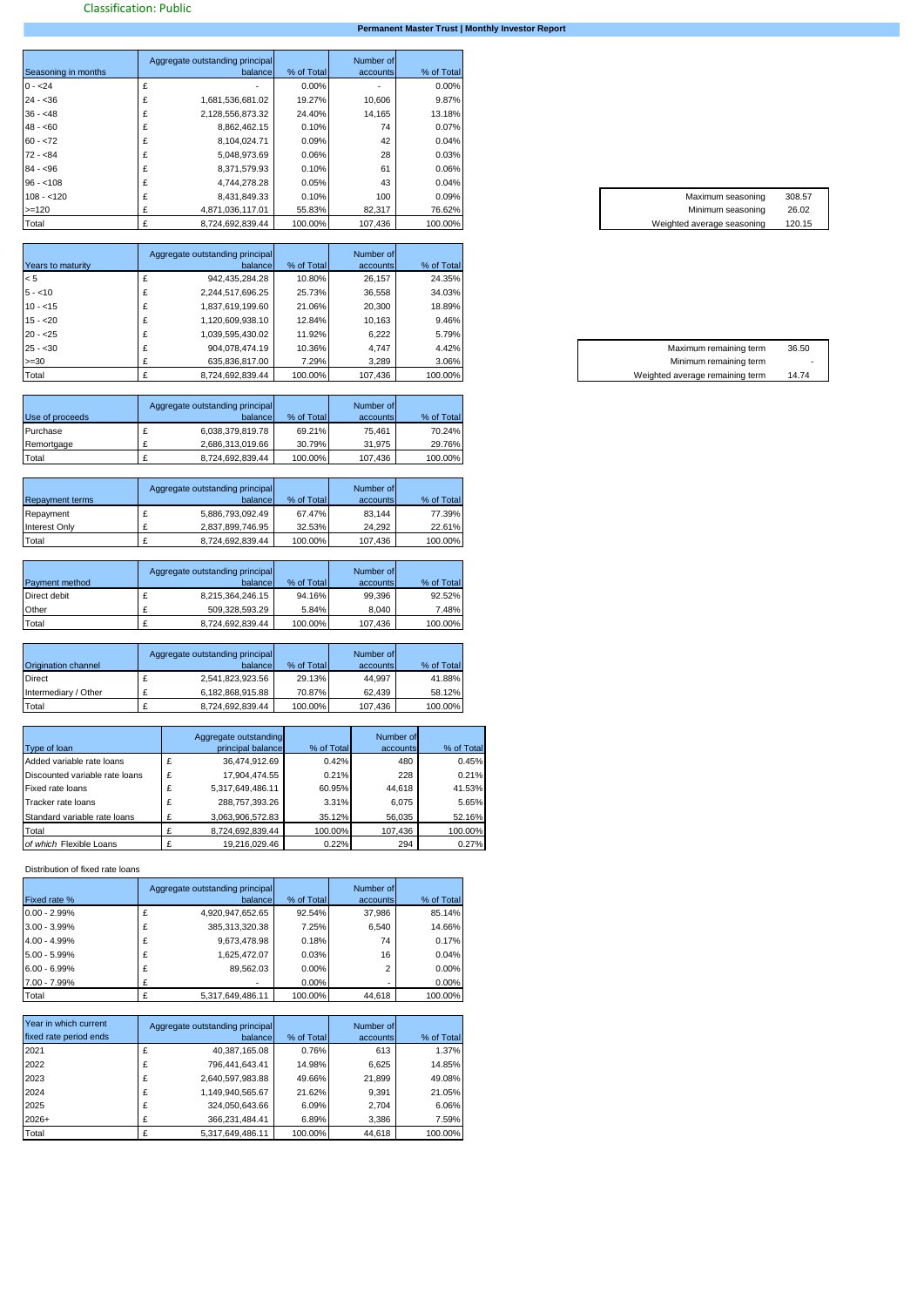# **Permanent Master Trust | Monthly Investor Report**

# **Outstanding Issuance**

| <b>Series Name</b>                          | 2011-23A                   | 2015-1 1A4                | 2015-11B                  | 2015-1 1M                 |
|---------------------------------------------|----------------------------|---------------------------|---------------------------|---------------------------|
| <b>Issue Date</b>                           | 1 Nov 2011                 | 20 Oct 2015               | 20 Oct 2015               | 20 Oct 2015               |
|                                             | AAA(sf)/ Aaa(sf)/ AAA(sf)  | AAA(sf)/ Aaa(sf)/ AAA(sf) | AA(sf)/ Aa2(sf)/ AA(sf)   |                           |
| Orig Rating (Fitch/Moody's/S&P)             |                            |                           |                           | A(sf)/A2(sf)/A(sf)        |
| Curr Rating (Fitch/Moody's/S&P)             | AAA(sf)/ Aaa(sf)/ AAA(sf)  | AAA(sf)/ Aaa(sf)/ AAA(sf) | AA(sf)/ Aa2(sf)/ AA(sf)   | A(st)/A2(st)/A(st)        |
| Currency                                    | GBP                        | GBP                       | GBP                       | GBP                       |
| <b>Issue Size</b>                           | GBP 500,000,000            | GBP 1,000,000,000         | GBP 370,000,000           | GBP 270,000,000           |
| Issue Size (GBP equivalent)                 | GBP 500,000,000            | GBP 1,000,000,000         | GBP 370,000,000           | GBP 270,000,000           |
| Exchange Rate                               |                            |                           |                           |                           |
| Outstanding Amount <sup>1</sup>             | GBP 0                      | GBP 1,000,000,000         | GBP 370,000,000           | GBP 270,000,000           |
| Pool Factor <sup>1</sup>                    | 0.0                        | 1.0                       | 1.0                       | 1.0                       |
| <b>Scheduled Maturity Date</b>              | 15 Jul 21 & 15 Oct 21      | 15 October 2025           | 15 October 2025           | 15 Oct 2025               |
|                                             |                            |                           |                           |                           |
| <b>Final Maturity Date</b>                  | 15 Jul 2042                | 15 Jul 2058               | 15 Jul 2058               | 15 Jul 2058               |
| <b>Bond Structure</b>                       | Scheduled Am               | Pass-through              | Pass-through              | Pass-through              |
| Placement at Origination                    | Retained by Originator     | Retained by Originator    | Retained by Originator    | Retained by Originator    |
| <b>ISIN</b>                                 | XS0700016834               | XS1302965998              | XS130259082               | XS1302957037              |
| <b>Stock Exchange Listing</b>               | London                     | London                    | London                    | London                    |
| Reference Rate                              | 3m GBP LIBOR               | <b>SONIA</b>              | <b>SONIA</b>              | SONIA                     |
| Margin                                      | 1.95%                      | 0.90%                     | 1.25%                     | 1.65%                     |
| <b>Current Rate</b>                         |                            |                           |                           |                           |
| <b>Current Accrual Period</b>               | 15 Oct 2021 - 17 Jan 2022  | 15 Oct 2021 - 17 Jan 2022 | 15 Oct 2021 - 17 Jan 2022 | 15 Oct 2021 - 17 Jan 2022 |
|                                             |                            |                           |                           |                           |
| Funding 2 Interest Payment Date 15 Oct 2021 |                            |                           |                           |                           |
| <b>Expected Coupon Amount</b>               | GBP 1,277,999.73           | GBP 2,395,427.95          | GBP 1,212,719.30          | GBP 1,157,176.50          |
|                                             | GBP 1,277,999.73           | GBP 2,395,427.95          | GBP 1,212,719.30          |                           |
| Coupon Amount Paid                          | GBP 0                      | GBP 0                     | GBP 0                     | GBP 1,157,176.50          |
| <b>Interest Shortfall</b>                   |                            |                           |                           | GBP <sub>0</sub>          |
| Cumulative Interest Shortfall               | GBP 0                      | GBP 0                     | GBP <sub>0</sub>          | GBP <sub>0</sub>          |
| Scheduled Principal Payment                 | GBP 250,000,000            | GBP 0                     | GBP <sub>0</sub>          | GBP <sub>0</sub>          |
| Principal Paid                              | GBP 250,000,000            | GBP 0                     | GBP <sub>0</sub>          | GBP <sub>0</sub>          |
| <b>Principal Shortfall</b>                  | GBP 0                      | GBP <sub>0</sub>          | GBP <sub>0</sub>          | GBP <sub>0</sub>          |
| <b>Cumulative Principal Shortfall</b>       | GBP 0                      | GBP <sub>0</sub>          | GBP <sub>0</sub>          | GBP <sub>0</sub>          |
|                                             |                            |                           |                           |                           |
| Series Name                                 | 2015-1 1C                  | 2016-1 1A2                | 2018-1 1A3                |                           |
| <b>Issue Date</b>                           | 20 Oct 2015                | 28 Nov 2016               | 28 Jun 2018               |                           |
| Orig Rating (Fitch/Moody's/S&P)             | BBB(sf)/ Baa2(sf)/ BBB(sf) | AAA(sf)/ Aaa(sf)/ AAA(sf) | AAA(sf)/ Aaa(sf)/ AAA(sf) |                           |
| Curr Rating (Fitch/Moody's/S&P)             | BBB(sf)/ Baa2(sf)/ BBB(sf) | AAA(sf)/ Aaa(sf)/ AAA(sf) | AAA(sf)/ Aaa(sf)/ AAA(sf) |                           |
| Currency                                    | <b>GBP</b>                 | <b>GBP</b>                | GBP                       |                           |
| <b>Issue Size</b>                           | GBP 370,000,000            | GBP 1,750,000,000         | GBP 1,000,000,000         |                           |
| Issue Size (GBP equivalent)                 | GBP 370,000,000            | GBP 1,750,000,000         | GBP 1,000,000,000         |                           |
| Exchange Rate                               |                            |                           |                           |                           |
| Outstanding Amount <sup>1</sup>             | GBP 370,000,000            | GBP 1,750,000,000         | GBP 1,000,000,000         |                           |
| Pool Factor <sup>1</sup>                    |                            |                           |                           |                           |
|                                             | 1.0                        | 1.0                       | 1.0                       |                           |
| <b>Scheduled Maturity Date</b>              | 15 Oct 2025                | 15 Oct 2025               | 15 Apr 25                 |                           |
| <b>Final Maturity Date</b>                  | 15 Jul 2058                | 15 Jul 2058               | 15 Jul 2058               |                           |
| <b>Bond Structure</b>                       | Pass-through               | Pass-through              | Pass-through              |                           |
| Placement at Origination                    | Retained by Originator     | Retained by Originator    | Retained by Originator    |                           |
| <b>ISIN</b>                                 | XS1302936031               | XS1515233663              | XS1835962330              |                           |
| <b>Stock Exchange Listing</b>               | London                     | London                    | London                    |                           |
| Reference Rate                              | SONIA                      | <b>SONIA</b>              | SONIA                     |                           |
|                                             | 2.00%                      | 0.85%                     | 0.70%                     |                           |
| Margin                                      |                            |                           |                           |                           |
| <b>Current Rate</b>                         | 15 Oct 2021 - 17 Jan 2022  |                           |                           |                           |
| <b>Current Accrual Period</b>               |                            | 15 Oct 2021 - 17 Jan 2022 | 15 Oct 2021 - 17 Jan 2022 |                           |
| Funding 2 Interest Payment Date 15 Oct 2021 |                            |                           |                           |                           |
|                                             |                            |                           |                           |                           |
| <b>Expected Coupon Amount</b>               | GBP 1,912,171.35           | GBP 3,971,450.96          | GBP 1,891,318.36          |                           |
| Coupon Amount Paid                          | GBP 1,912,171.35           | GBP 3,971,450.96          | GBP 1,891,318.36          |                           |
| <b>Interest Shortfall</b>                   | GBP 0                      | GBP 0                     | GBP 0                     |                           |
| Cumulative Interest Shortfall               | GBP 0                      | GBP 0                     | GBP <sub>0</sub>          |                           |
| Scheduled Principal Payment                 | GBP 0                      | GBP 0                     | GBP 0.00                  |                           |
| Principal Paid                              | GBP 0                      | GBP 0                     | GBP 0.00                  |                           |
| <b>Principal Shortfall</b>                  | GBP 0                      | GBP 0                     | GBP 0                     |                           |
| <b>Cumulative Principal Shortfall</b>       | GBP 0                      | GBP 0                     | GBP <sub>0</sub>          |                           |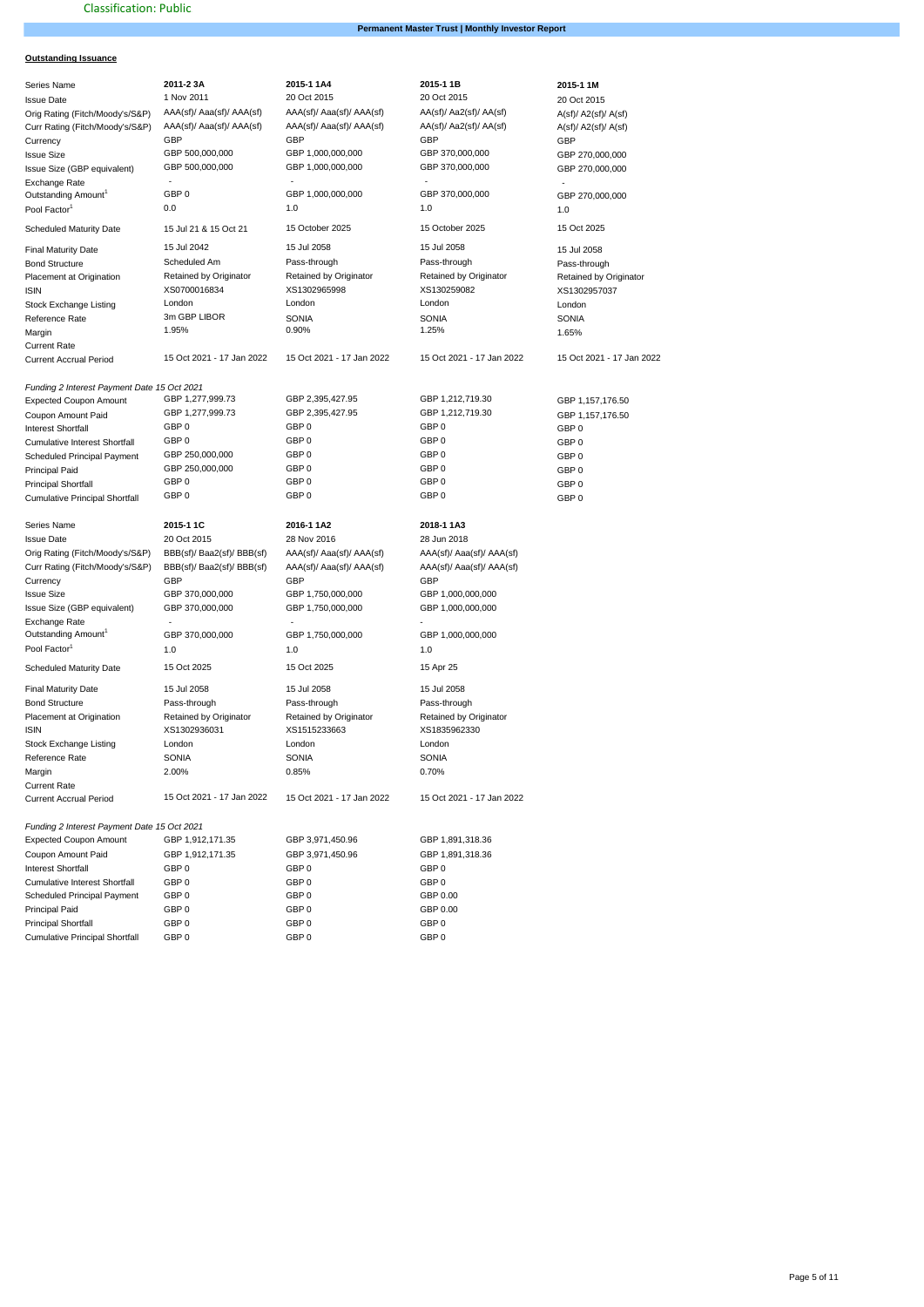# **Permanent Master Trust | Monthly Investor Report**

| Series Name                                 | 2019-1 1A1                | 2019-1 1A2                                     | 2019-1 1A3                | 2019-1 1A4                    |
|---------------------------------------------|---------------------------|------------------------------------------------|---------------------------|-------------------------------|
| <b>Issue Date</b>                           | 10 Oct 2019               | 10 Oct 2019                                    | 10 Oct 2019               | 10 Oct 2019                   |
| Orig Rating (Fitch/Moody's/S&P)             | AAA(sf)/ Aaa(sf)/ AAA(sf) | AAA(sf)/ Aaa(sf)/ AAA(sf)                      | AAA(sf)/ Aaa(sf)/ NR      | AAA(sf)/ Aaa(sf)/ NR          |
| Curr Rating (Fitch/Moody's/S&P)             | AAA(sf)/ Aaa(sf)/ AAA(sf) | AAA(sf)/ Aaa(sf)/ AAA(sf)                      | AAA(sf)/ Aaa(sf)/ NR      | AAA(sf)/ Aaa(sf)/ NR          |
| Currency                                    | <b>USD</b>                | GBP                                            | GBP                       | GBP                           |
| <b>Issue Size</b>                           | USD 250,000,000           | GBP 750,000,000                                | GBP 500,000,000           | GBP 500,000,000               |
| Issue Size (GBP equivalent)                 | GBP 203,950,000           | GBP 750,000,000                                | GBP 500,000,000           | GBP 500,000,000               |
| Exchange Rate                               | 1.22579                   |                                                |                           |                               |
| Outstanding Amount <sup>1</sup>             | USD <sub>0</sub>          | GBP 750,000,000                                | GBP 500,000,000           | GBP 500,000,000               |
| Pool Factor <sup>1</sup>                    | 0.0                       | 1.0                                            | 1.0                       | 1.0                           |
| <b>Scheduled Maturity Date</b>              | 15 Jul 21 & 15 Oct 21     | 15 Apr 22, 15 Jul 22,<br>15 Oct 22 & 15 Jan 23 | 15 Jul 24 & 15 Oct 24     | 15 Oct 24                     |
| <b>Final Maturity Date</b>                  | 15 Jul 2058               | 15 Jul 2058                                    | 15 Jul 2058               | 15 Jul 2058                   |
| <b>Bond Structure</b>                       | Scheduled Am              | Scheduled Am                                   | Scheduled Am              | Pass-through                  |
| Placement at Origination                    | Publicly-placed<br>عنہ    | Publicly-placed<br>عنہ                         | Retained by Originator    | Retained by Originator<br>عنہ |
|                                             | 058                       | 058                                            |                           | 058                           |
| <b>ISIN</b>                                 | 005                       | 006                                            | XS2058007514              | 007                           |
| Stock Exchange Listing                      | London                    | London                                         | London                    | London                        |
| Reference Rate                              | 3m USD LIBOR              | <b>SONIA</b>                                   | <b>SONIA</b>              | SONIA                         |
| Margin                                      | 0.55%                     | 0.58%                                          | 0.73%                     | 0.73%                         |
| <b>Current Rate</b>                         |                           |                                                |                           |                               |
| <b>Current Accrual Period</b>               | 15 Oct 2021 - 17 Jan 2022 | 15 Oct 2021 - 17 Jan 2022                      | 15 Oct 2021 - 17 Jan 2022 | 15 Oct 2021 - 17 Jan 2022     |
| Funding 2 Interest Payment Date 15 Oct 2021 |                           |                                                |                           |                               |
| <b>Expected Coupon Amount</b>               | USD 323,978.96            | GBP 1.191.639.45                               | GBP 983.467.40            | GBP 983.467.40                |
| Coupon Amount Paid                          | USD 323,978.96            |                                                | GBP 983.467.40            | GBP 983.467.40                |
| <b>Interest Shortfall</b>                   | USD <sub>0</sub>          | GBP 1,191,639.45<br>GBP 0                      | GBP 0                     | GBP <sub>0</sub>              |
|                                             |                           |                                                |                           | GBP <sub>0</sub>              |
| <b>Cumulative Interest Shortfall</b>        | USD <sub>0</sub>          | GBP 0                                          | GBP 0                     |                               |
| Scheduled Principal Payment                 | USD 187,500,000           | GBP 0                                          | GBP 0                     | GBP <sub>0</sub>              |
| <b>Principal Paid</b>                       | USD 187,500,000           | GBP 0                                          | GBP 0                     | GBP <sub>0</sub>              |
| <b>Principal Shortfall</b>                  | USD <sub>0</sub>          | GBP 0                                          | GBP 0                     | GBP 0                         |
| <b>Cumulative Principal Shortfall</b>       | USD <sub>0</sub>          | GBP 0                                          | GBP <sub>0</sub>          | GBP <sub>0</sub>              |

*<sup>1</sup>As at end of latest completed Interest Period and following waterfall reported on p10.*

### **Credit Enhancement**

Permanent Master Issuer notes<sup>1</sup>

|                    |   | Amount           |            |         |
|--------------------|---|------------------|------------|---------|
| Class              |   | (GBP equivalent) | % of Total | Support |
| Class A notes      | £ | 5,500,000,000    | 79.14%     | 23.02%  |
| Class B notes      | £ | 370,000,000      | 5.32%      | 17.70%  |
| Class M notes      | £ | 270,000,000      | 3.88%      | 13.81%  |
| Class C notes      | £ | 370.000.000      | 5.32%      | 8.49%   |
| <b>Total notes</b> | £ | 6,510,000,000    | 93.67%     |         |
| Funding 2 Z Loan   | £ | 440.000.000      | 6.33%      |         |
| Total              | £ | 6,950,000,000    | 100.00%    |         |
| Reserve            | £ | 150.000.000      | 2.16%      |         |

Z Loan Required Amounts

Funding 2 £ 440,000,000

### **Excess Spread**

| Permanent Funding 2 |            |               |  |  |  |
|---------------------|------------|---------------|--|--|--|
|                     | Amount     | $\frac{1}{2}$ |  |  |  |
|                     | 15,132,812 | 0.87%         |  |  |  |

Liguidity Sunnort<br>Liquidity support in relation to shortfalls of interest payable on the Notes and certain principal of the Notes is available in the form of the Funding 2 Liquidity Reserve Fund, which will funded upon th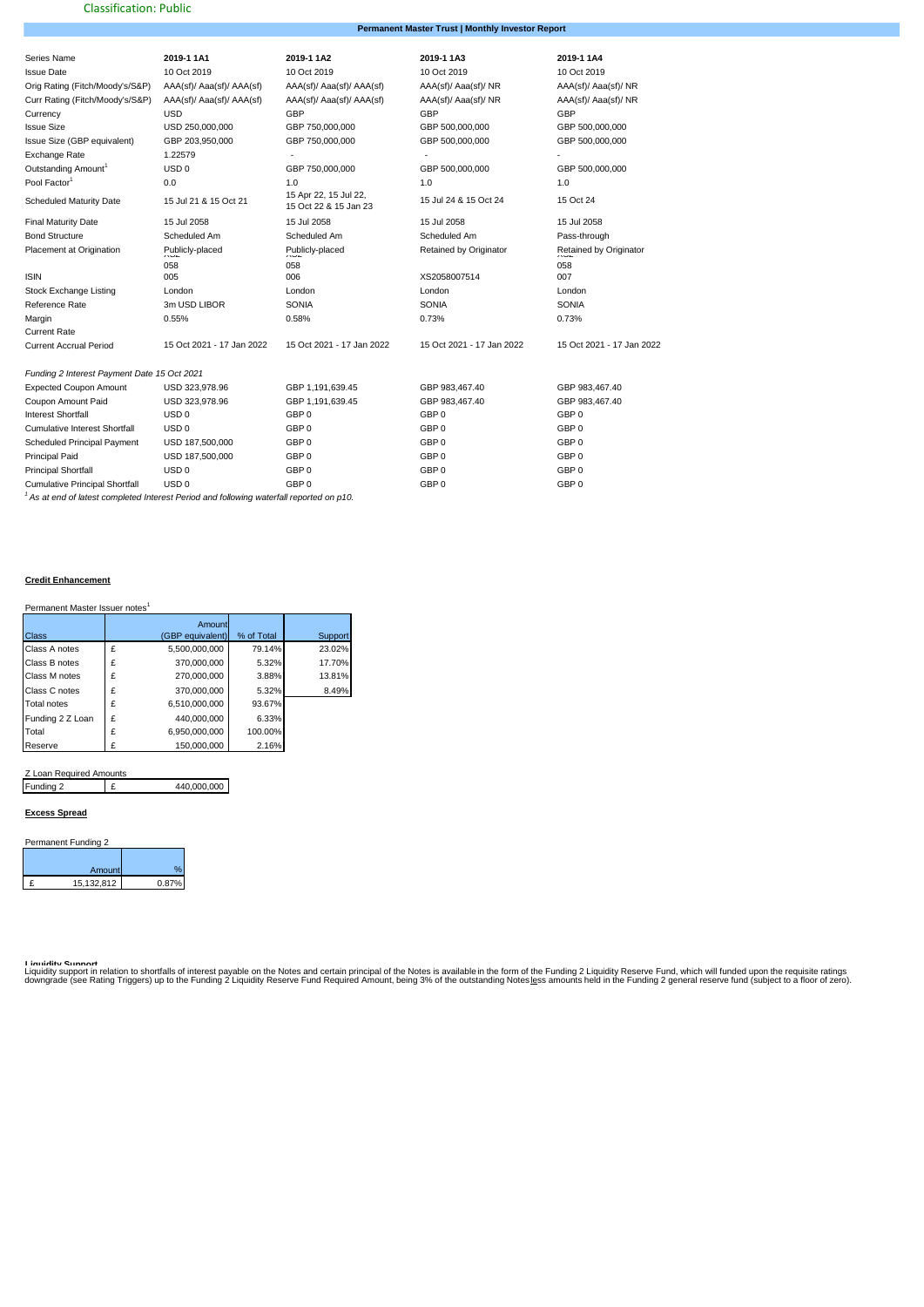#### **Ledgers**

Funding 1 Share / Funding 2 Share / Seller Share Ledger

| Date           | Collateral pool balance | Funding 1 Share | Funding 2 Share    | Seller Share     | Funding 1 Share | Funding 2        | Share % Seller Share % |
|----------------|-------------------------|-----------------|--------------------|------------------|-----------------|------------------|------------------------|
| $01$ -Dec-21 £ | 8,724,692,839.44 E      |                 | 6.949.936.304.08 E | 1,774,756,535.36 |                 | 0.0000% 79.6582% | 20.3418%               |
| $01-Nov-21$ £  | 8.956.470.582.75 E      |                 | 6.949.936.304.08 E | 2.006.534.278.67 |                 | 0.0000% 77.5968% | 22.4032%               |
| $01-Oct-21$ £  | 7,975,720,985.25   £    |                 | 6.949.959.938.07 E | 1,025,761,047.18 |                 | 0.0000% 87.1390% | 12.8610%               |

Losses Ledger

| Month    | Losses in month | Funding 1 share of losses | Funding 2 share of losses | Seller share of losses | <b>Cumulative losses</b> |
|----------|-----------------|---------------------------|---------------------------|------------------------|--------------------------|
| Nov 2021 |                 |                           |                           |                        | 145,324,284.66           |
| Oct 2021 | 27,122.18 £     |                           | 23,633.99 £               | 3,488.19 £             | 145,324,284.66           |
| Sep 2021 | 35.604.06 E     |                           | 30.281.95 £               | 5.322.11               | 145.297.162.48           |

Funding 2 Principal Deficiency Ledger (Z Loan sub-ledger)

| <b>Month</b> | <b>Debit</b> | Credit                   | Balance   |
|--------------|--------------|--------------------------|-----------|
| Nov 2021     |              | $\overline{\phantom{a}}$ | 23,633.99 |
| Oct 2021     | 23,633.99    | 40,161.93 £              | 23,633.99 |
| Sep 2021     | 30,281.95    |                          | 40,161.93 |

### Funding 2 Reserve Ledger

| <b>Month</b> | <b>Debit</b> | Credit | Balance          | <b>Funding 2 Reserve Required Amount</b> |
|--------------|--------------|--------|------------------|------------------------------------------|
| Nov 2021     |              |        | 150.000.000.00 E | 150.000.000.00                           |
| Oct 2021     |              |        | 150.000.000.00 E | 150.000.000.00                           |
| Sep 2021     |              |        | 150.000.000.00   | 150,000,000.00                           |

# Funding 2 Yield Reserve Ledger<sup>2</sup>

| <b>Month</b> |              | <b>Debit</b> | Credit | <b>Balance</b> |                                                                                          |
|--------------|--------------|--------------|--------|----------------|------------------------------------------------------------------------------------------|
| Nov 2021     |              |              |        | 661,688.94     | <sup>2</sup> Only Funding 2 Yield Reserve Notes benefit from the Funding 2 Yield Reserve |
| Oct 2021     | 315,068.50 £ |              |        | 661.688.94     |                                                                                          |
| Sep 2021     |              |              |        | 976.757.44     |                                                                                          |

#### **Bank Accounts Balance** against selected loan warranties from clause 9 of the Mortgage Sale Agreement. The Seller

# Mortgages Trustee GIC Account

| <b>Date</b> | Revenue Ledger  | <b>Principal Ledger</b> | Other      | Bank Balance <sup>3</sup> |                                                                         |
|-------------|-----------------|-------------------------|------------|---------------------------|-------------------------------------------------------------------------|
| 30 Nov 2021 | 18.829.481.98 E | 232.024.279.71 £        | $100.00$ E | 250,853,861.69            | <sup>3</sup> Including cash from assets for last day of month collected |
| 31 Oct 2021 | 3,200,651.99 £  | 24,581,146.74 £         | 100.00 E   | 27.781.898.73             | first working day of following month.                                   |
| 30 Sep 2021 | 17,411,815.87 £ | 189,455,923.72 £        | 100.00 £   | 206,867,839.59            |                                                                         |

# Funding 2 GIC Account / Collateralised GIC Account

| Date        | Revenue Ledger  | <b>Principal Ledger</b> | <b>Cash Accumulation Ledger</b> | General Reserve Ledger | <b>Yield Reservel</b><br>Ledger | Balancel                      | <b>GIC Account</b> Collateralised GIC Account<br>Balance |
|-------------|-----------------|-------------------------|---------------------------------|------------------------|---------------------------------|-------------------------------|----------------------------------------------------------|
| 30 Nov 2021 | 28.595.507.86 £ | 40,161.93 £             |                                 | 150,000,000.00         |                                 | 661.688.94 E 72.396.644.01 E  | 106,900,714.72                                           |
| 31 Oct 2021 | 12,161,429.30 £ | 40.161.93 £             |                                 | 150.000.000.00 E       |                                 | 661.688.94 £ 55.962.565.45    | 106,900,714.72                                           |
| 30 Sep 2021 | 30.714.754.71   | 402.962.500.00 E        |                                 | 150.000.000.00         |                                 | 976.757.44 E 104.654.012.16 B | 479.999.999.99                                           |

# Funding 2 Transaction Account

| Date        | <b>Retained Profit Amount</b> | <b>Start-up Loans Proceeds</b> | <b>Bank Balance</b> |
|-------------|-------------------------------|--------------------------------|---------------------|
| 30 Nov 2021 | 2,559,208.72 £                |                                | 2,559,208.72        |
| 31 Oct 2021 | 2,559,208.72 £                |                                | 2,559,208.72        |
| 30 Sep 2021 | 2,557,528.36 £                |                                | 2,557,528.36        |

Funding 2 Authorised Investments: nil

Master Issuer Capital & Transaction Accounts

| Date        | <b>Issuer Profit</b> | Capitall    | Aggregate Bank Balance |
|-------------|----------------------|-------------|------------------------|
| 30 Nov 2021 | $318.155.42$ E       | 12.501.50 E | 330.656.92             |
| 31 Oct 2021 | 318,155.42 £         | 12.501.50 E | 330.656.92             |
| 30 Sep 2021 | 316,426.03 £         | 12.501.50 E | 328.927.53             |

#### **Funding Swaps**

| Funding 2 Swap |                     |                      |                                         |                                                                                 |                                   |
|----------------|---------------------|----------------------|-----------------------------------------|---------------------------------------------------------------------------------|-----------------------------------|
| Provider       | Calculation Period  |                      | Notional Funding 2 Swap Provider Amount | Funding 2 Amount                                                                | Net Funding 2 Amount <sup>4</sup> |
|                | 1 Jul - 31 Jul 2021 | 7.277.723.318.97 £   | 12.299.897.12 E                         | 16.484.914.60 -£                                                                | 4,185,017.48                      |
|                | 1 Aug - 31 Aug 2021 | 7,278,533,115.55   £ | 12.322.233.36 E                         | 16.498.446.58 -£                                                                | 4.176.213.22                      |
|                | 1 Sep - 30 Sep 2021 | 7.066.072.354.06 E   | 11.571.863.80 E                         | 15.459.324.95 -£                                                                | 3.887.461.15                      |
|                |                     |                      |                                         | Amount paid or received at end of latest completed Funding 2 Interest Period -£ | 12.248.691.85                     |

*<sup>4</sup>A negative figure represents a payment by Funding 2 and a positive figure is a receipt.*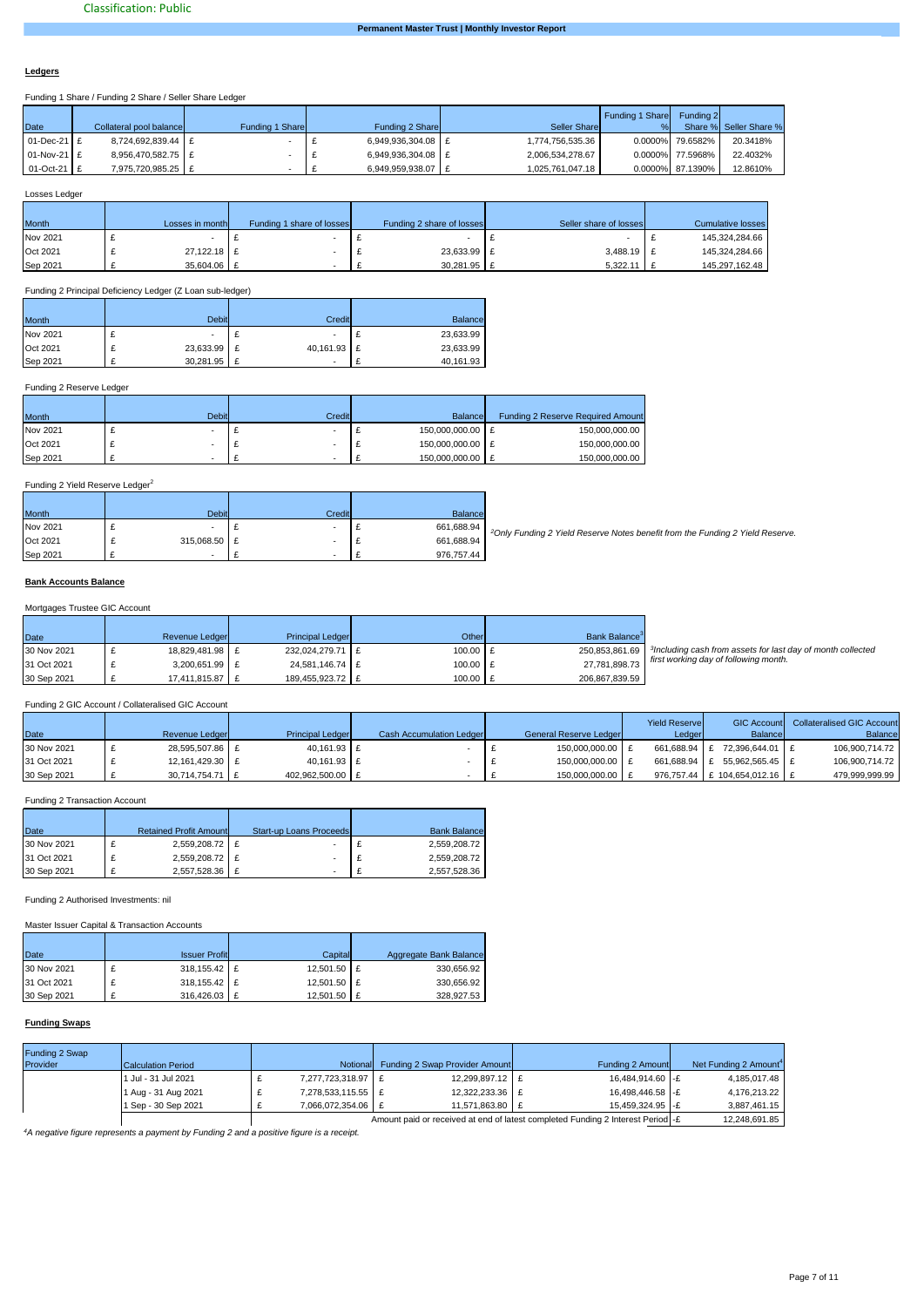# **Permanent Master Trust | Monthly Investor Report**

|            |                          |                        |            | Currency Swap Provider Amounts <sup>3</sup> |     |                 |            | Permanent Master Issuer GBP Amounts <sup>3</sup> |       |                 |
|------------|--------------------------|------------------------|------------|---------------------------------------------|-----|-----------------|------------|--------------------------------------------------|-------|-----------------|
|            | <b>Issue &amp; Class</b> | Currency Swap Provider |            | Floating Amount                             |     | Exchange Amount |            | <b>Floating Amount</b>                           |       | Exchange Amount |
| PMI 2019-1 |                          | <b>ING Bank NV</b>     | <b>USD</b> | 323.978.96                                  | USD | 187.500.000.00  | <b>GBP</b> | 317.060.33                                       | . GBP | 152.962.500.00  |

*5Paid in latest waterfall, reported on p10.*

# **Rating Triggers**

**Issuing Entity Swaps**

|                                                                               | <b>Required Ratings</b>                                                                      |                                                                                                                                                                                                                                                                                                                                                                                                                                        | <b>Current Ratings</b>                                            |
|-------------------------------------------------------------------------------|----------------------------------------------------------------------------------------------|----------------------------------------------------------------------------------------------------------------------------------------------------------------------------------------------------------------------------------------------------------------------------------------------------------------------------------------------------------------------------------------------------------------------------------------|-------------------------------------------------------------------|
| <b>Transaction Party</b>                                                      | Fitch / Moody's / S&P)                                                                       | <b>Consequence of Trigger</b>                                                                                                                                                                                                                                                                                                                                                                                                          | (Fitch / Moody's / S&P)                                           |
| Seller:<br>Bank of Scotland plc                                               | Long Term:<br>BBB / Baa2 / BBB                                                               | The Seller shall prepare draft letter of notice to each borrower of the sale and purchase effected by the Mortgage<br>Sale Agreement.                                                                                                                                                                                                                                                                                                  | Long Term:<br>$A+ / A1 / A+$                                      |
|                                                                               | Long Term:<br>BBB- / Baa3 / BBB-                                                             | The Minimum Seller Share will be recalculated as the rating agencies require;                                                                                                                                                                                                                                                                                                                                                          | Long Term:<br>$A+ / A1 / A+$                                      |
|                                                                               |                                                                                              | The Seller shall give notice to each borrower of the sale and purchase effected by the Mortgage Sale Agreement;                                                                                                                                                                                                                                                                                                                        |                                                                   |
|                                                                               |                                                                                              | Loan assignments or assignations (as appropriate) to be perfected.                                                                                                                                                                                                                                                                                                                                                                     |                                                                   |
|                                                                               | Short Term:<br>$F1/-/ -$<br>Long Term:<br>$A / A3 / A$ -                                     | Establishment of the Funding 2 Liquidity Reserve Fund, unless the relevant rating agency confirms the then<br>current ratings of the notes are not affected.                                                                                                                                                                                                                                                                           | Short Term:<br>F1 / P-1 / A-1<br>Long Term:<br>$A+ / Aa3 / A+$    |
| Funding 2 Swap Provider:<br>Bank of Scotland plc                              | Short Term:<br>$F1 / - / A - 1$<br>Long Term:<br>A / A3 / A- (RCR)                           | Requirement to post collateral, replace the Funding 2 Swap Provider or obtain a guarantee of the Funding 2 Swap<br>Provider's obligations or take such other action as is required to maintain the rating of the notes by the relevant<br>rating agency.                                                                                                                                                                               | Short Term:<br>$F1 / P-1 / A-1$<br>Long Term:<br>A+ / Aa3 / A+    |
|                                                                               | Short Term:<br>$F3/-/ -$<br>Long Term:<br>BBB- / Baa1 / BBB+ (RCR)                           | Requirement to replace the Funding 2 Swap Provider or obtain a guarantee of the Funding 2 Swap Provider's<br>obligations or take such other action as is required to maintain the rating of the notes by the relevant rating agency F1 / P-1 / A-1<br>(and in the interim post collateral).<br>unternarty Pating (DCD) unde                                                                                                            | Short Term:<br>Long Term:<br>$A+ / Aa3 / A+$                      |
| <b>Issuing Entity Swap</b><br>Provider:<br>National Australia Bank<br>Limited | Short Term:<br>$F1 / - / A - 1$<br>Long Term:<br>A / A3 / A                                  | Requirement to post collateral, replace the Issuing Entity or obtain a guarantee of the Issuing Entity's obligations or Short Term:<br>take such other action as is required to maintain the rating of the notes by the relevant rating agency.                                                                                                                                                                                        | $F1+ / P-1 / A-1+$<br>Long Term:<br>AA- / A1 / AA-                |
|                                                                               | Short Term:<br>$F3/-/ -$<br>Long Term:<br>BBB- / Baa1 / A-                                   | Requirement to transfer its rights and obligations to a replacement third party with the required rating to become a<br>co-obligor or guarantee it's rights and obligations, or take such other action as is required to maintain the rating of<br>the notes by the relevant rating agency                                                                                                                                             | Short Term:<br>$F1+ / P-1 / A-1+$<br>Long Term:<br>AA- / A1 / AA- |
| <b>Issuing Entity Swap</b><br>Provider:<br><b>ING Bank NV</b>                 | Short Term:<br>$F1 / - / A - 1$<br>Long Term:<br>A/AB/A                                      | Requirement to post collateral, replace the Issuing Entity Swap Provider or obtain a guarantee of the Issuing Entity Short Term:<br>Swap Provider's obligations or take such other action as is required to maintain the rating of the notes by the<br>relevant rating agency.                                                                                                                                                         | $F1+ / P-1 / A-1$<br>Long Term:<br>AA- / A1 / A+                  |
|                                                                               | Short Term:<br>$F3/-/ -$<br>Long Term:<br>BBB- / Baa1 / BBB+                                 | Requirement to replace the Issuing Entity Swap Provider or obtain a guarantee of the Issuing Entity Swap<br>Provider's obligations or take such other action as is required by the relevant rating agency to maintain the rating<br>of the notes (and in the interim post collateral).                                                                                                                                                 | Short Term:<br>$F1+ / P-1 / A-1$<br>Long Term:<br>AA-/ A1 / A+    |
| Servicer:<br>Bank of Scotland plc                                             | Short Term:<br>$F1 / P - 1 / A - 1$                                                          | The Servicer shall use reasonable endeavours to ensure that the title deeds are identified as distinct from the title<br>deeds of other properties and mortgages which do not form part of the mortgage portfolio.                                                                                                                                                                                                                     | Short Term:<br>$F1 / P-1 / A-1$                                   |
| Account Bank:<br>Bank of Scotland plc                                         | Short Term:<br>$F1 / P - 1 / A - 1$<br>Long Term:<br>$A / - / A$ (or $A +$ if the short term | Requirement to close the Funding 2 Bank Accounts, with the exception of, and providing the conditions in Clause<br>4.8 of the Cash Management Agreement are satisfied, the Funding 2 Collateralised GIC Account, and seek a<br>replacement account bank, unless the relevant rating agency confirms the then current ratings of the notes are not Long Term:<br>affected or a guarantee of the Account Bank's obligations is obtained. | Short Term:<br>$F1 / P-1 / A-1$<br>A+ / Aa3 / A+                  |
| Account Bank:<br>Bank of Scotland plc                                         | Short Term:<br>$F2 / P-2 / A-2$<br>Long Term:<br>BBB- / - / BBB-                             | Requirement to transfer amounts standing to the credit of the Funding 2 Collateralised GIC Account to the Funding Short Term:<br>2 GIC Account and close the Funding 2 Collateralised GIC Account.                                                                                                                                                                                                                                     | $F1 / P-1 / A-1$<br>Long Term:<br>A+ / Aa3 / A+                   |
| Account Bank:<br>Bank of Scotland plc                                         | Short Term:<br>$F1 / P - 1 / A - 1$<br>Long Term:<br>$A/-/A$                                 | Requirement to close the Mortgages Trustee GIC Account and seek a replacement Account Bank, unless, within<br>60 days a standby account is opened with a suitably rated stand-by account bank or the relevant rating agency<br>confirms the then current ratings of the notes are not affected or a guarantee of the Account Bank's obligations is<br>obtained.                                                                        | Short Term:<br>$F1 / P-1 / A-1$<br>Long Term:<br>A+ / Aa3 / A+    |
| Account Bank:<br>Bank of Scotland plc                                         | Long Term:<br>BBB- $/ - / -$                                                                 | Requirement to close the Mortgages Trustee GIC Account and seek a replacement Account Bank, unless the<br>relevant rating agency confirms the then current ratings of the notes are not affected or a guarantee of the Account A+ / A1 / A+<br>Bank's obligations is obtained.                                                                                                                                                         | Long Term:                                                        |
| Issuing Entity Account Bank:<br>Bank of Scotland plc                          | Short Term:<br>$F1 / P - 1 / A - 1$<br>Long Term:<br>$A / - / A$ (or $A +$ if the short term | Requirement to close the Issuing Entity bank accounts and seek a replacement Issuing Entity Account Bank,<br>unless the relevant rating agency confirms the then current ratings of the notes are not affected or a guarantee of<br>the Issuing Entity Account Bank's obligations is obtained.                                                                                                                                         | Short Term:<br>F1 / P-1 / A-1<br>Long Term:<br>A+ / Aa3 / A+      |
| Eligible GIC Custodian:<br>The Bank of New York<br>Mellon                     | Short Term:<br>$F2/-/ -$<br>Long Term:<br>BBB+ / - / BBB                                     | The security provider shall, with the prior written approval of the secured party, revoke its appointment of the<br>custodian by not less than 3 calendar days' notice to the custodian; provided that such revocation shall not take<br>effect until a successor had been duly appointed in accordance with the custody agreement.                                                                                                    | Short Term:<br>$F1+ / P-1 / A-1+$<br>Long Term:<br>AA+ / A1 / AA- |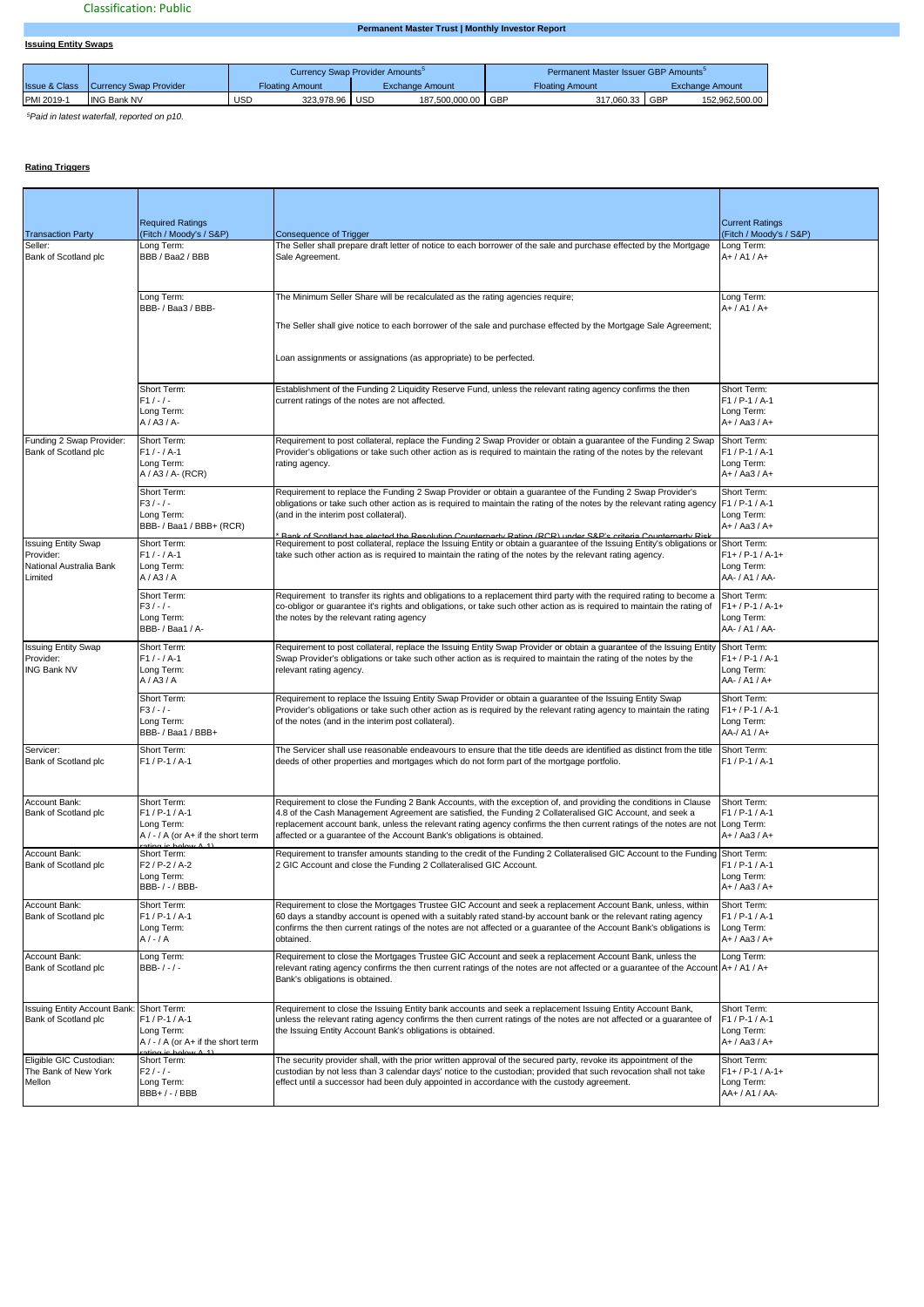# **Non-Rating Triggers**

| Non-asset Trigger Events                  |                                                                                                                                                                          |                                                                                                                                                                                                          |                       |
|-------------------------------------------|--------------------------------------------------------------------------------------------------------------------------------------------------------------------------|----------------------------------------------------------------------------------------------------------------------------------------------------------------------------------------------------------|-----------------------|
| Nature of Trigger                         | Description of Trigger                                                                                                                                                   | Consequence of Non-asset Trigger Event                                                                                                                                                                   | Trigger<br>loccurred? |
| <b>Insolvency Event</b>                   | An Insolvency Event in relation to the Seller                                                                                                                            |                                                                                                                                                                                                          | N                     |
| Substitution of Servicer                  | The Seller's role as Servicer is terminated and a new servicer is not<br>appointed within 30 days                                                                        |                                                                                                                                                                                                          | N                     |
| Breach of Minimum Seller<br>Share         | The Seller share of the trust is less than the Minimum Seller Share                                                                                                      | Mortgages Trust Available Principal Receipts will be applied first to Funding 1<br>and Funding 2 according to their respective shares in the trust until their<br>shares are zero and then to the Seller | N                     |
| Breach of required loan<br>balance amount | The outstanding principal balance of the loans comprising the trust<br>property is less than the required amount specified in the latest Final<br>Terms, currently zero. |                                                                                                                                                                                                          | N                     |

# Asset Trigger Events

| <b>Nature of Trigger</b> | Description of Trigger                                                                                                                                                                                                                                                                      | Consequence of Non-asset Trigger Event                                                                                                                                                                                                               | Trigger<br>loccurred? |
|--------------------------|---------------------------------------------------------------------------------------------------------------------------------------------------------------------------------------------------------------------------------------------------------------------------------------------|------------------------------------------------------------------------------------------------------------------------------------------------------------------------------------------------------------------------------------------------------|-----------------------|
| Principal deficiency     | Principal losses on the loans in the portfolio reach a level causing an<br>amount to be debited to the Funding 2 AAA Principal Deficiency Sub-<br>ledger or the Funding 1 AAA Principal Deficiency Sub-ledger and the<br>debit amount will not be cleared on the next Interest Payment Date | Mortgages Trust Available Principal Receipts will be applied to Funding 1,<br>Funding 2 and the Seller according to their respective shares in the trust until<br>the Funding 1 and Funding 2 shares in the trust are zero and then to the<br>Seller |                       |

### Other Triggers

| Nature of Trigger                                                                            | <b>Description of Trigger</b>                                                                                                                                                                                                                                                                                                                                                                                                                                                                                                                                                                                                       | <b>Consequence of Trigger</b>                                                                        | Trigger occurred? |
|----------------------------------------------------------------------------------------------|-------------------------------------------------------------------------------------------------------------------------------------------------------------------------------------------------------------------------------------------------------------------------------------------------------------------------------------------------------------------------------------------------------------------------------------------------------------------------------------------------------------------------------------------------------------------------------------------------------------------------------------|------------------------------------------------------------------------------------------------------|-------------------|
| Mortgage Sale Agreement:<br>Breach of these (or any<br>other) conditions under<br>Clause 4.2 | Loans with an arrears amount which is more than three times the monthly payment due account for more than 5% of the aggregate<br>outstanding principal balance of the Loans in the Mortgages Trust.                                                                                                                                                                                                                                                                                                                                                                                                                                 | Seller unable to sell new<br>portfolio to Mortgages                                                  |                   |
|                                                                                              | The product of the weighted average foreclosure frequency (WAFF) and the weighted average loss severity (WALS) of the Loans<br>exceeds the product of the WAFF and WALS of the Loans at the most recent closing date plus 0.25%.                                                                                                                                                                                                                                                                                                                                                                                                    | Trustee and requirement for<br>the Seller to repurchase any<br>Loans subject to a Product<br>Switch. | N                 |
|                                                                                              | The sale of any New Portfolio or completion of Product Switch does not result in the Fitch Portfolio Tests exceeding the most recently<br>agreed Fitch Portfolio Test Value for each such Fitch Portfolio Test; or<br>Where the above would not be satisfied in respect of any Fitch Portfolio Test, the sale of any New Portfolio or completion of Product<br>Switch does not result in the margin by which the relevant Fitch Portfolio Test is exceeded being greater than the margin by which the<br>Portfolio exceeded the most recently agreed Fitch Portfolio Test Value prior to completion of such sale or Product Switch. |                                                                                                      | N                 |
|                                                                                              | The yield of the Loans in the Mortgages Trust is less than the Weighted Average Reference Rate plus the Minimum Trust Property Yield<br>Margin.                                                                                                                                                                                                                                                                                                                                                                                                                                                                                     |                                                                                                      | Ν                 |
|                                                                                              | The weighted average credit enhancement value as determined by the application of the LTV Test to the Loans exceeds the weighted<br>average credit enhancement value as determined by the application of the LTV Test to the Loans at the most recent closing date plus<br>$0.25%$ .                                                                                                                                                                                                                                                                                                                                                |                                                                                                      | N                 |
|                                                                                              | Loans other than Fixed Rate Loans which yield, post Funding Swap, less than the weighted average reference rate plus 0.50% and<br>which have more than two years remaining on their incentive period account for more than 15% of the aggregate outstanding principal<br>balance of the Loans in the Mortgages Trust.                                                                                                                                                                                                                                                                                                               |                                                                                                      | N                 |
|                                                                                              | Fixed Rate Loans which have more than one year remaining on their incentive period account for more than 50% of the aggregate<br>outstanding principal balance of the Loans in the Mortgages Trust.                                                                                                                                                                                                                                                                                                                                                                                                                                 |                                                                                                      |                   |

### **Cashflows**

Revenue receipts and principal receipts are allocated in accordance with "The Mortgages Trust' and 'Cashflows' sections of the Base Prospectus. Briefly, on a monthly basis Mortgages<br>Trust Revenue Receipts are allocated on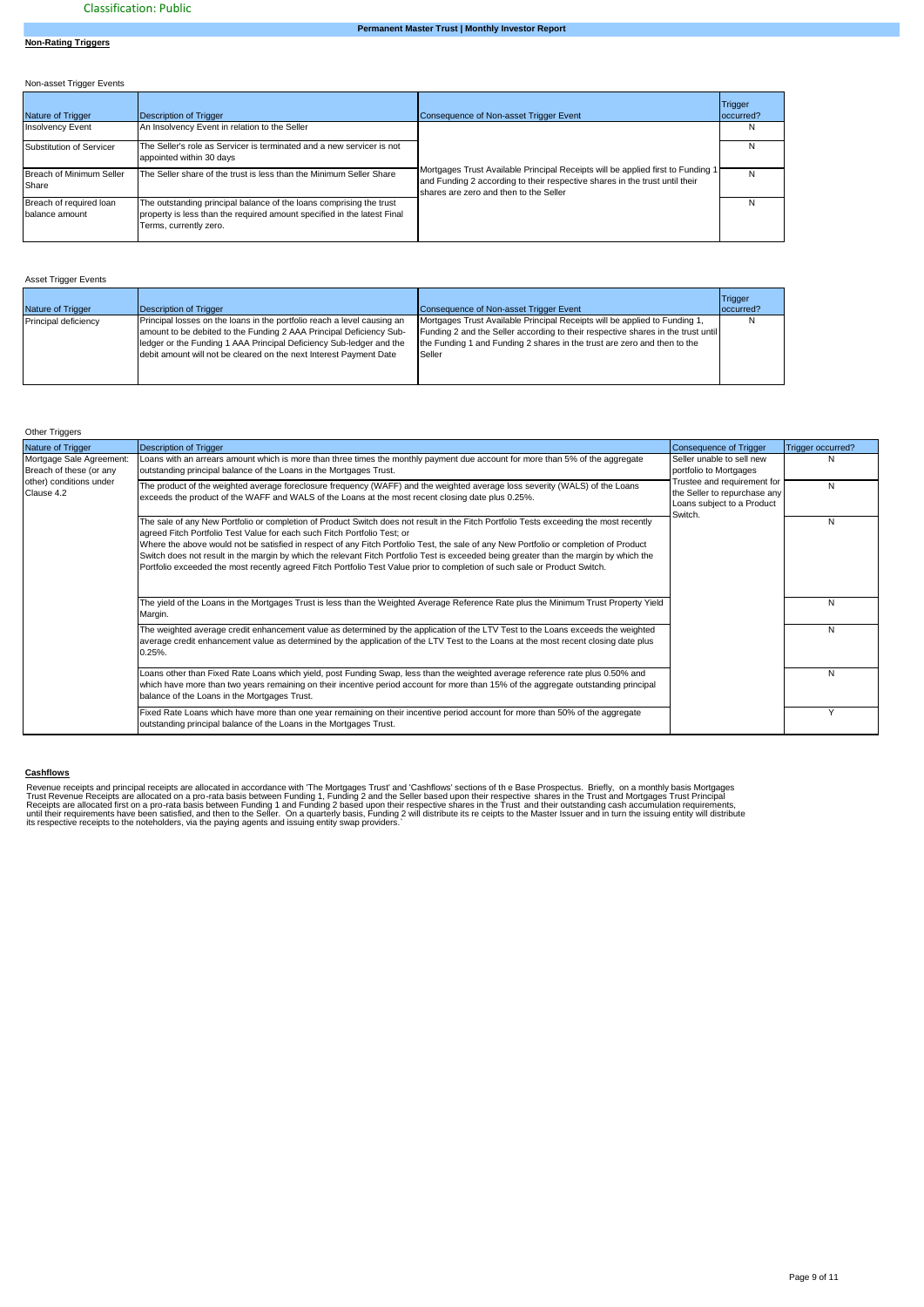**Permanent Master Trust | Monthly Investor Report**

## **Mortgages Trust Waterfall 3 Dec 2021**

| Mortgages Trust Revenue Receipts | $\sim$ | 18,829,481.98            | Mortgages Trust Principal Receipts | $\sim$ | 232,024,279.71 |
|----------------------------------|--------|--------------------------|------------------------------------|--------|----------------|
| Distribution                     |        |                          |                                    |        |                |
| Amounts due to the Servicer      |        | 368.074.13               | Paid to Funding 1                  |        |                |
| Other amounts due                |        | 1.858.80                 | Paid to Funding 2                  | ∼      | $\sim$         |
| Paid to Funding 1                |        | $\overline{\phantom{a}}$ | Paid to the Seller                 |        | 232,027,279.71 |
| Paid to Funding 2                |        | 14,345,546.50            |                                    |        |                |
| Paid to the Seller               |        | 4,114,002.55             |                                    |        |                |
|                                  |        | 18,829,481.98            |                                    |        | 232,027,279.71 |
|                                  |        |                          |                                    |        |                |

### **Funding 2 Waterfall 15 Oct 2021**

#### Funding 2 Available Revenue Receipts Funding 2 Available Principal Receipts

| All Mortgages Trust Revenue Receipts distributed  | £         | 45,238,905.06  | All Mortgages Trust Principal Receipts distributed | £ | 402,962,500.00 |
|---------------------------------------------------|-----------|----------------|----------------------------------------------------|---|----------------|
| Amounts paid by the Seller to Funding 2           | £         | 54,449.63      | Funding 2 Principal on Cash Accumulation Ledger    | £ |                |
| Interest on the Funding 2 bank accounts           | £         | ä,             | Amounts to be credited to PDL                      | £ | 40,161.93      |
| Amounts received under the Funding 2 Swap         | £         | L,             | Amounts made available from General Reserve        | £ |                |
| Amounts standing to credit General Reserve        | £         | 150,000,000.00 | Amounts made available from Liquidity Reserve      | £ |                |
| Amounts made available from Yield Reserve         | £         |                | Any other amount on Funding 2 Principal Ledger     | £ |                |
| Amounts made available from Liquidity Reserve     | £         | ä,             |                                                    |   |                |
| Amount start-up loan not required for issue costs | £         |                |                                                    |   |                |
|                                                   | £         | 195,293,354.69 |                                                    | £ | 403,002,661.93 |
| Distribution                                      |           |                |                                                    |   |                |
| Trustee and Agent fees                            | £         |                | Towards replenishment General Reserve              | £ |                |
| Amounts due to the Master Issuer                  | £         | 473,550.20     | CR Liquidity Reserve Fund to required amount       | £ |                |
| Other senior fees                                 | £         | 17,848.98      | Towards redeeming AAA Loan Tranches                | £ | 402,962,500.00 |
| Amounts due to the Cash Manager                   | £         | 435,611.34     | Towards redeeming AA Loan Tranches                 | £ |                |
| Amounts due to the Corporate Services Provider    | £         | 6,010.58       | Towards redeeming A Loan Tranches                  | £ |                |
| Amounts payable under the Funding 2 Swap          | £         | 12,248,691.85  | Towards redeeming BBB Loan Tranches                | £ |                |
| Interest on AAA non-Yield Reserve Loan Tranches   | £         | 11,733,831.85  | CR Cash Accumulation Ledger                        | £ |                |
| Towards Yield Reserve Primary Loan Interest Amt   | £         | 962,931.23     | CR Funding 2 Principal Ledger                      | £ | 40,161.93      |
| Interest on AA non-Yield Reserve Loan Tranches    | £         | 1,212,719.30   |                                                    |   |                |
| Towards Yield Reserve Primary Loan Interest Amt   | £         | ä,             |                                                    |   |                |
| Interest on A non-Yield Reserve Loan Tranches     | £         | 1,157,176.50   |                                                    |   |                |
| Towards Yield Reserve Primary Loan Interest Amt   | £         |                |                                                    |   |                |
| Interest on BBB non-Yield Reserve Loan Tranches   | £         | 1,912,171.35   |                                                    |   |                |
| Towards Yield Reserve Primary Loan Interest Amt   | £         |                |                                                    |   |                |
| CR to General Reserve Fund to required amount     | £         | 150,000,000.00 |                                                    |   |                |
| Towards a credit to the Z Loan PDL                | £         | 40,161.93      |                                                    |   |                |
| Interest on Z Loans                               | £         | 1,220,344.47   |                                                    |   |                |
| Other amounts due to Master Issuer                | £         | 1,729.39       |                                                    |   |                |
| Payment to Funding 2 in respect of profit         | £         | 1,680.36       |                                                    |   |                |
| Amounts due under the Start-up Loans              | £         |                |                                                    |   |                |
| Deferred Consideration to the Seller              | £         | 13,868,895.36  |                                                    |   |                |
|                                                   | £         | 195,293,354.69 |                                                    | £ | 403,002,661.93 |
| Master Issuer Waterfall 15 Oct 2021               |           |                |                                                    |   |                |
| Master Issuer Revenue Receipts                    |           |                | Master Issuer Principal Receipts                   |   |                |
|                                                   |           |                |                                                    |   |                |
| Interest received in respect of Loan Tranches     | £         | 17,293,898.73  | Principal repaid by Funding 2 per Master ICL       | £ | 402,962,500.00 |
| Fees received under Master Intercompany Loan      | £         | 475,279.59     |                                                    |   |                |
| Interest on the Master Issuer bank accounts       | £         |                |                                                    |   |                |
| Any other net income                              | £         |                |                                                    |   |                |
|                                                   | $\pounds$ | 17,769,178.32  |                                                    | £ | 402,962,500.00 |
| <b>Distribution</b>                               |           |                |                                                    |   |                |
| Trustee and Agent fees                            | £         | 6,521.92       | Amounts due to swap providers re Class A Notes     | £ | 152,692,500.00 |
| Other senior fees                                 | £         | 36,000.00      | Principal due on Class A Notes                     | £ | 250,000,000.00 |
| Amounts due to the Cash Manager                   | £         | 435,611.34     | Amounts due to swap providers re Class B Notes     | £ |                |
| Amounts due to the Corporate Services Provider    | -£        | 4,583.06       | Principal due on Class B Notes                     | £ |                |
| Amounts due to swap providers re Class A Notes    | £         | 317,060.33     | Amounts due to swap providers re Class M Notes     | £ |                |
| Interest due on Class A Notes                     | £         | 12,694,771.25  | Principal due on Class M Notes                     | £ |                |

E<br>
1,212,719.30 Principal due on Class C Notes

£ 1,157,176.50

£ 1,912,171.35

£ 17,769,178.32 £ 1,729.39

£ -

 $\mathbf{f}$  -  $\mathbf{f}$ 

 $\mathbf f$ 

£ 1,212,719.30

Amounts due to swap providers re Class B Notes<br>
Interest due on Class B Notes<br>
Amounts due to swap providers re Class C Notes<br>
Amounts due to swap providers re Class C Notes<br>
Amounts due to swap providers re Class C Notes Amounts due to swap providers re Class M Notes

Interest due on Class M Notes

Amounts due to swap providers re Class C Notes Interest due on Class C Notes

Balance to the Master Issuer

£ 402,692,500.00

 $\mathbf{f}$   $\mathbf{f}$ 

 $E$  -  $\sim$  -  $\sim$  -